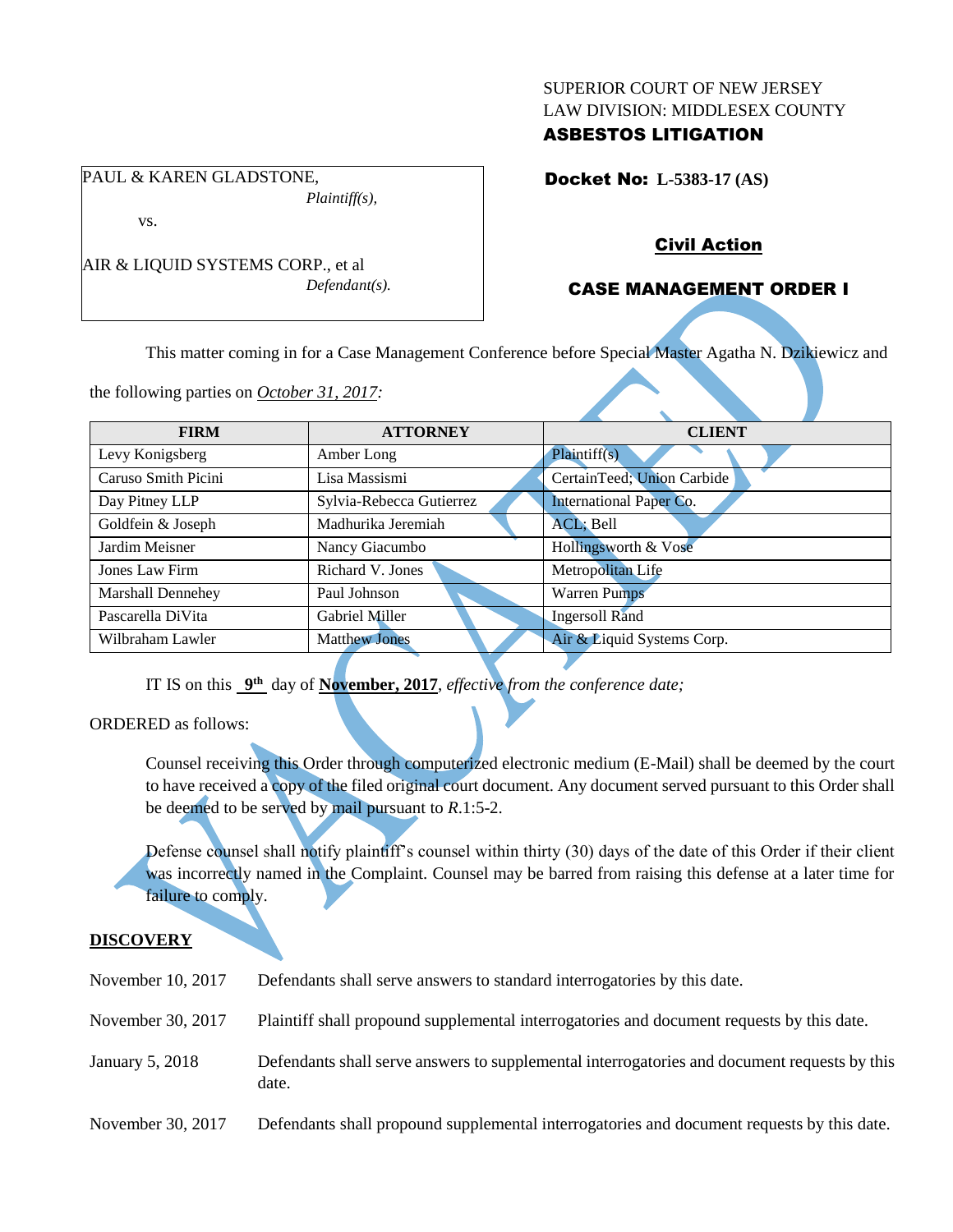| January 5, 2018 | Plaintiff shall serve answers to supplemental interrogatories and document requests by this<br>date.                                                                                                        |
|-----------------|-------------------------------------------------------------------------------------------------------------------------------------------------------------------------------------------------------------|
| March 30, 2018  | Fact discovery, including depositions, shall be completed by this date. Plaintiff's counsel shall<br>contact the Special Master within one week of this deadline if all fact discovery is not<br>completed. |
| March 30, 2018  | Depositions of corporate representatives shall be completed by this date.                                                                                                                                   |

### **EARLY SETTLEMENT**

March 30, 2018 Settlement demands shall be served on all counsel and the Special Master by this date.

### **SUMMARY JUDGMENT MOTION PRACTICE**

| March 30, 2018 | Plaintiff's counsel shall advise, in writing, of intent not to oppose motions by this date. |
|----------------|---------------------------------------------------------------------------------------------|
| April 13, 2018 | Summary judgment motions shall be filed no later than this date.                            |
| May 11, 2018   | Last return date for summary judgment motions.                                              |

#### **MEDICAL DEFENSE**

- February 28, 2018 Plaintiff shall serve medical expert reports by this date. February 28, 2018 Upon request by defense counsel, plaintiff is to arrange for the transfer of pathology specimens and x-rays, if any, by this date.
- June 22, 2018 Defendants shall identify its medical experts and serve medical reports, if any, by this date. In addition, defendants shall notify plaintiff's counsel (as well as all counsel of record) of a joinder in an expert medical defense by this date.

# **LIABILITY EXPERT REPORTS**

May 18, 2018 Plaintiff shall identify its liability experts and serve liability expert reports or a certified expert statement by this date or waive any opportunity to rely on liability expert testimony.

June 22, 2018 Defendants shall identify its liability experts and serve liability expert reports, if any, by this date or waive any opportunity to rely on liability expert testimony.

## **EXPERT DEPOSITIONS**

July 13, 2018 Expert depositions shall be completed by this date. To the extent that plaintiff and defendant generic experts have been deposed before, the parties seeking that deposition in this case must file an application before the Special Master and demonstrate the necessity for that deposition. To the extent possible, documents requested in a deposition notice directed to an expert shall be produced three days in advance of the expert deposition. The expert shall not be required to produce documents that are readily accessible in the public domain.

 $\_$  ,  $\_$  ,  $\_$  ,  $\_$  ,  $\_$  ,  $\_$  ,  $\_$  ,  $\_$  ,  $\_$  ,  $\_$  ,  $\_$  ,  $\_$  ,  $\_$  ,  $\_$  ,  $\_$  ,  $\_$  ,  $\_$  ,  $\_$  ,  $\_$  ,  $\_$  ,  $\_$  ,  $\_$  ,  $\_$  ,  $\_$  ,  $\_$  ,  $\_$  ,  $\_$  ,  $\_$  ,  $\_$  ,  $\_$  ,  $\_$  ,  $\_$  ,  $\_$  ,  $\_$  ,  $\_$  ,  $\_$  ,  $\_$  ,

### **PRE-TRIAL AND TRIAL**